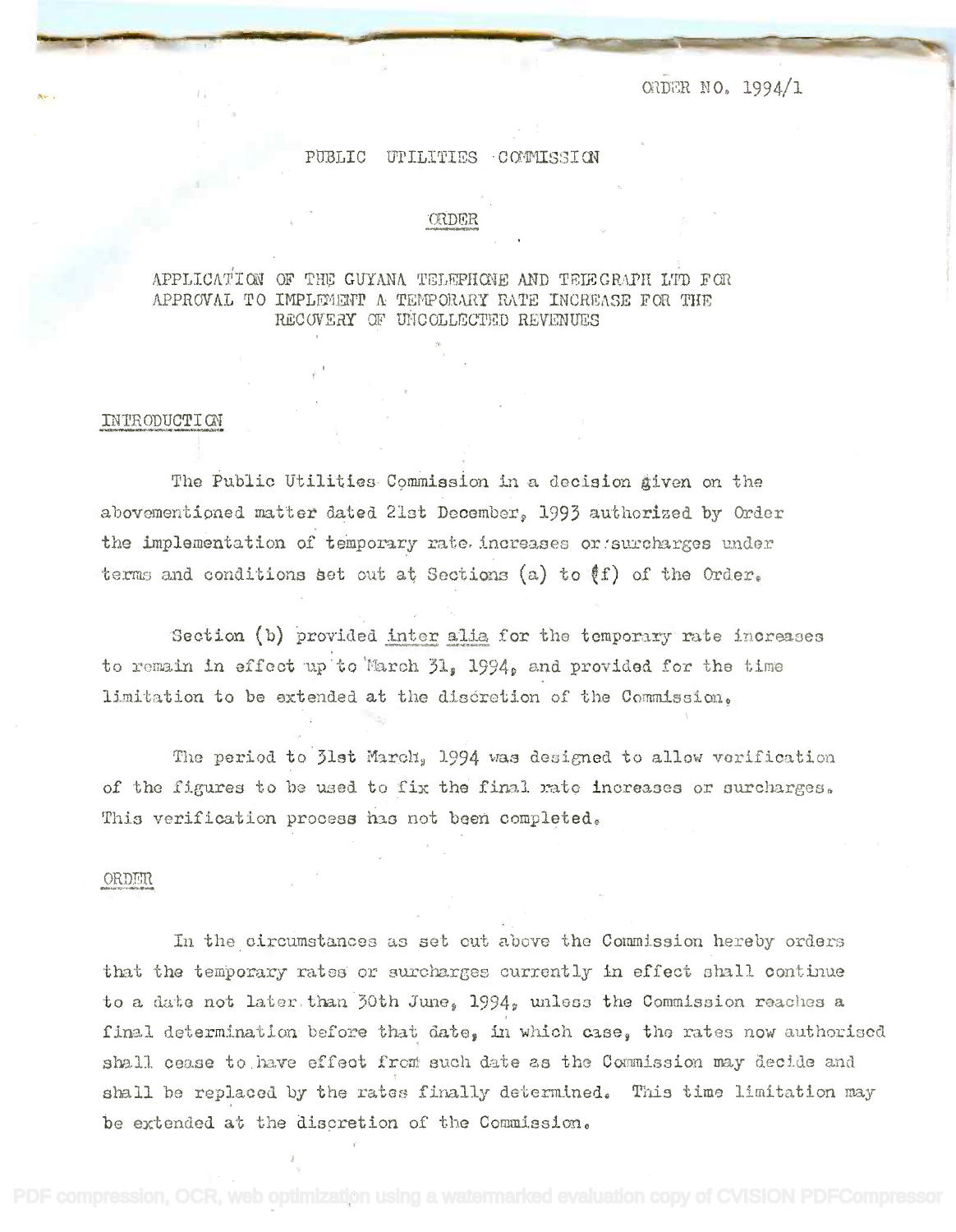Signed at Georgetown, Guyana, this 31st day of March, 1994.

Hughk.

HUGH GEORGÉ

ERROL HAN OMAN

Henry

CHN WILLIAMS, A.WA

 $A_{\bullet}M_{\bullet}$ 

- MEMBER, PUBLIC UTILITIES COMMISSION AND CHAIRMAN ACTING
- MEMBER  $-DO-$
- MEMBER.  $=$  DO  $=$
- $\sim$  DO  $\sim$ MEMBER

PDF compression, OCR, web optimization using

 $2<sub>o</sub>$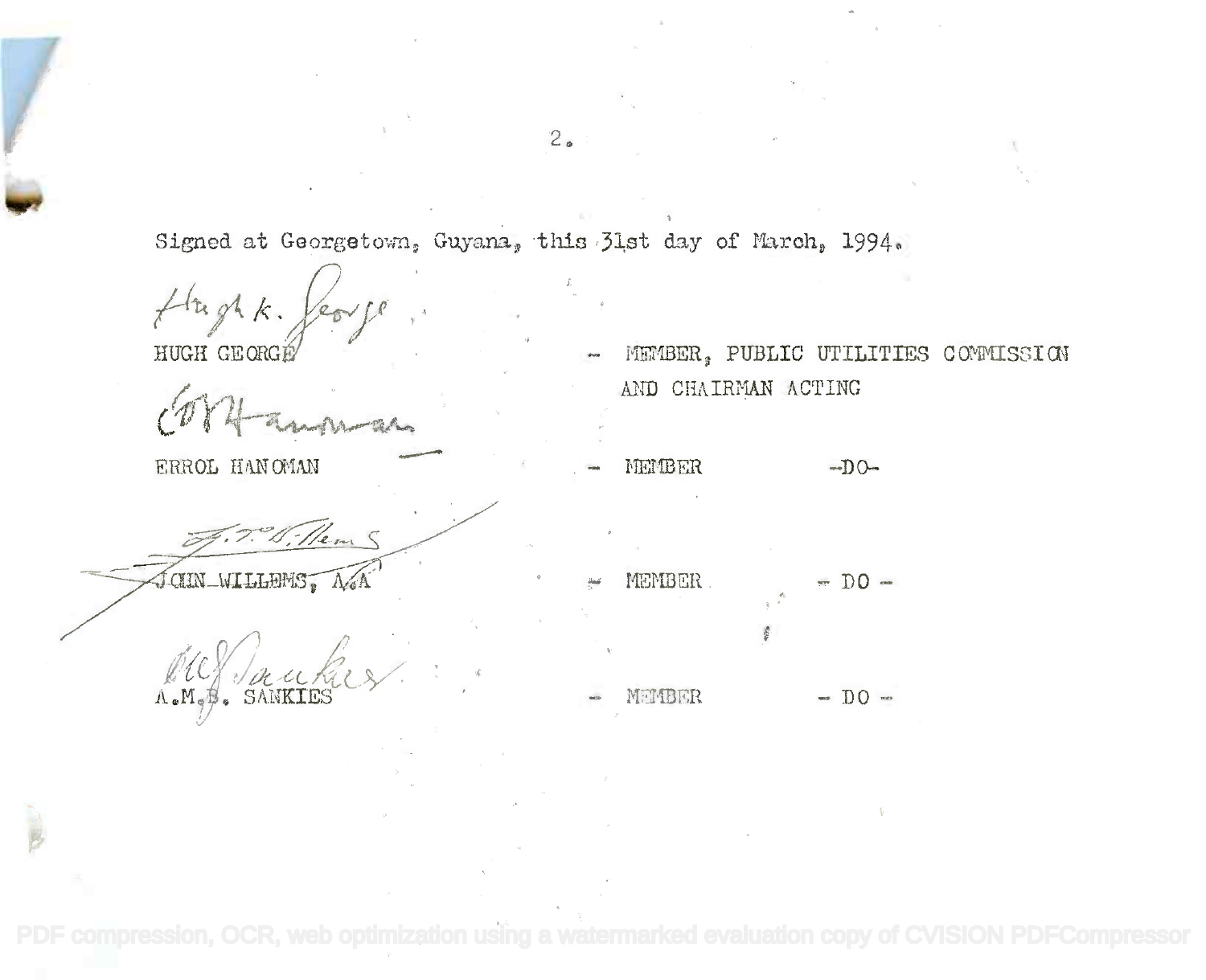PUBLIC UTILITIES COMMISSION

### ADJUSTMENT OF COLLECTION CHARGES

G\$ PER MINUTE

| (i)                       | (i)                                                 | (iii)                                                  | (iv)                                                                                   | (v)                                                              | (vi)                                                   |
|---------------------------|-----------------------------------------------------|--------------------------------------------------------|----------------------------------------------------------------------------------------|------------------------------------------------------------------|--------------------------------------------------------|
| COUNTRY OF<br>DESTINATION | COLLECTION CHARGES<br>AS SUBMITTED BY<br>G. T. & T. | <b>ACCOUNTING RATE</b><br>COMPONENT AS<br>SUBMITTED BY | ADJUSTED ACCOUNTING RATE<br>COMPONENT<br>COLM(iii) $x 1.6886$<br>$\tilde{\phantom{a}}$ | TEMPORARY INCREASE<br>IN ACCOUNTING RATE<br>- COLM $(iv)$ x 0.70 | TOTAL COLLECTION<br><b>CHARGE</b><br>$COLMS(ii) + (v)$ |
|                           |                                                     |                                                        |                                                                                        |                                                                  |                                                        |
| <b>ANGOLA</b>             | 79.93*                                              | 113.18                                                 | 134.97*                                                                                | 94.48                                                            | 174.41                                                 |
| <b>CONGO</b>              | 96.83                                               | 91.35                                                  | 154.25                                                                                 | 107.98                                                           | 204.81                                                 |
| <b>ETHIOPIA</b>           | $116.21*$                                           | 117.90                                                 | 196.28*                                                                                | 137.36                                                           | 253.57                                                 |
| <b>GHANA</b>              | 97.21                                               | 88.88                                                  | 150.08                                                                                 | 105.06                                                           | 202.27                                                 |
| <b>IVORY COAST</b>        | 109.75                                              | 91.35                                                  | 154.25                                                                                 | 107.98                                                           | 217.73                                                 |
| <b>KENYA</b>              | 76.88                                               | 63.00                                                  | 106.38                                                                                 | 74.47                                                            | 151.35                                                 |
| NIGERIA                   | 72.89                                               | 60.98                                                  | 102.97                                                                                 | 72.08                                                            | 144.97                                                 |
| SENEGAL                   | 85.43*                                              | 91.35                                                  | $144.26*$                                                                              | 100.98                                                           | 186.41                                                 |
| SIERRA LEONE              | 102.15                                              | 58.05                                                  | 98.02                                                                                  | 68.62                                                            | 170.77                                                 |
| SOUTH AFRICA              | 97.97                                               | 89.92                                                  | 151.84                                                                                 | 106.29                                                           | 204.26                                                 |
| <b>SUDAN</b>              | 85.81                                               | 73.58                                                  | 124.25                                                                                 | 86.97                                                            | 172.78                                                 |
| <b>UGANDA</b>             | 72.51                                               | 65.17                                                  | 110.05                                                                                 | 77.03                                                            | 149.54                                                 |
| <b>EGYPT</b>              | 83.38*                                              | 117.90                                                 | 140.80*                                                                                | 98.56                                                            | 181.94                                                 |
| ZIMBABWE                  | 89.61                                               | 73.58                                                  | 124.25                                                                                 | 86.97                                                            | 176.58                                                 |
| ZAIRE                     | 96.45                                               | 91.35                                                  | 154.25                                                                                 | 107.98                                                           | 204.43                                                 |
| <b>BOLIVIA</b>            | 86.38*                                              | 89.55                                                  | 145.86*                                                                                | 102.10                                                           | 188.48                                                 |
| <b>CHILE</b>              | 75.93*                                              | 78.30                                                  | 128.22*                                                                                | 89.75                                                            | 165.68                                                 |
| COLOMBIA                  | 75.93                                               | 59.18                                                  | 99.93                                                                                  | 69.95                                                            | 145.88                                                 |
| <b>EQUADOR</b>            | 76.88                                               | 76.50                                                  | 129.18                                                                                 | 90.42                                                            | 167.30                                                 |
| PARAGUAY                  | 76.88*                                              | 77.18                                                  | 129.82*                                                                                | 90.87                                                            | 167.75                                                 |
|                           |                                                     |                                                        | G. T. & T.                                                                             | COLM(ii) $x 1.6886*$                                             |                                                        |

 $\lambda_{\rm c}$ 

PDF compression, OCR, web optimization using a watermarked evaluation copy of CVISION PDFCompressor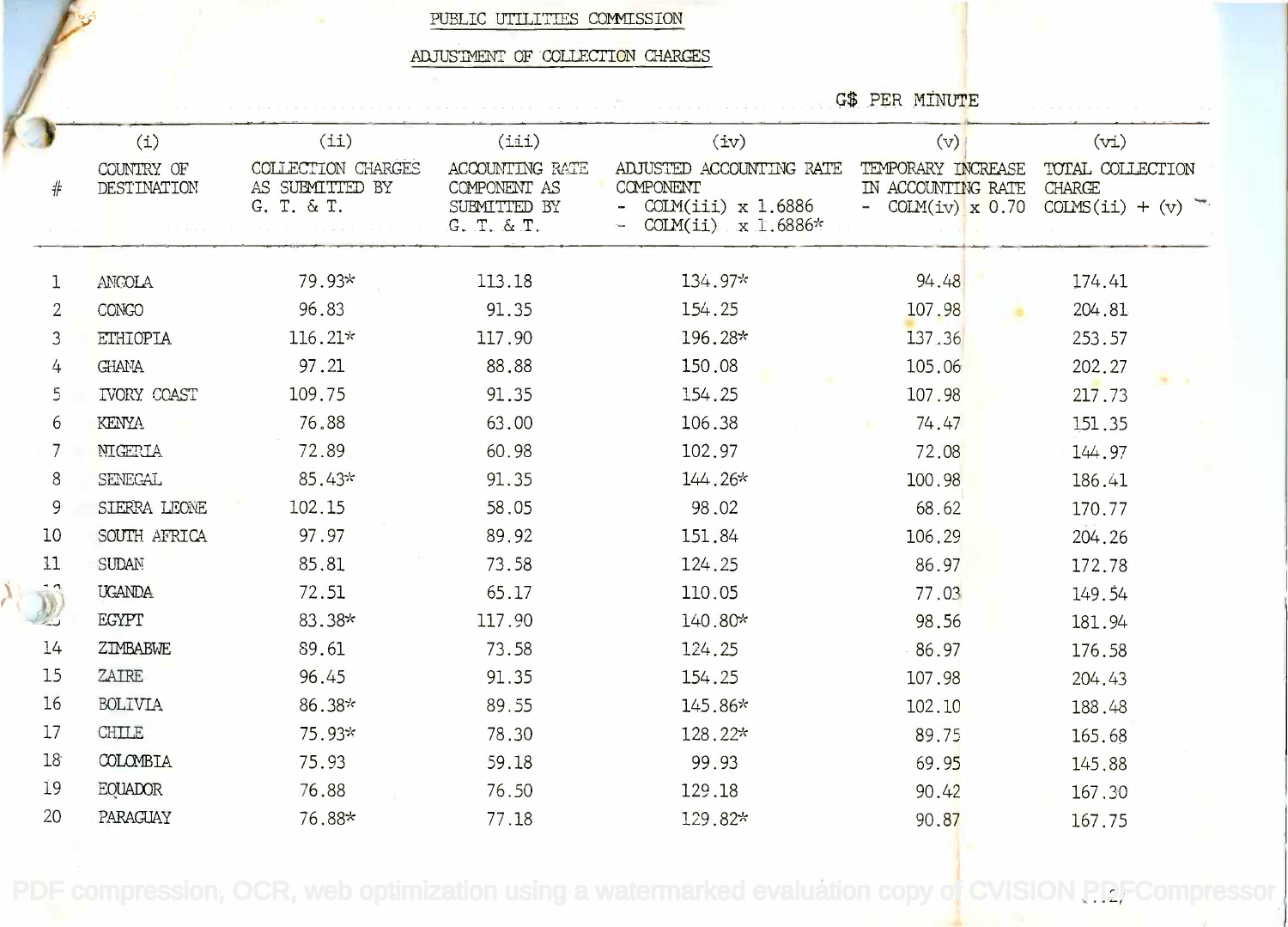$PAGE \t2$ 

# PUBLIC UTILITIES COMMISSION PUBLIC UTILITIESCCM1ISSION

# ADJUSTMENT OF COLLECTION CHARGES

|    |                  |           |        |         | <b>G\$ PER MINUTE</b> |        |
|----|------------------|-----------|--------|---------|-----------------------|--------|
| #  | (i)              | (ii)      | (iii)  | (iv)    | (v)                   | (vi)   |
|    |                  |           |        |         |                       |        |
| 21 | PERU             | 78.80     | 78.30  | 132.22  | 92.55                 | 171.35 |
| 22 | URUGUAY          | $70.23*$  | 70.43  | 118.59* | 83.01                 | 153.24 |
| 23 | MEXICO           | 84.48     | 78.30  | 132.22  | 92.55                 | 177.03 |
| 24 | ALASKA           | 74.98     | 54.68  | 92.33   | 64.63                 | 139.61 |
| 25 | HAWAII           | 76.88     | 38.25  | 64.59   | 45.21                 | 122.09 |
| 26 | PAPAU NEW GUINEA | 88.09*    | 91.13  | 148.75  | 104.12                | 192.21 |
| 27 | NEW ZEALAND      | 74.41     | 59.18  | 99.93   | 69.95                 | 144.36 |
| 28 | AFGHANISTAN      | $100.63*$ | 109.12 | 169.92* | 118.95                | 219.58 |
| 29 | HONG KONG        | 70.23     | 60.98  | 102.97  | 72.08                 | 142.31 |
| 30 | INDONESIA        | 122.67    | 84.86  | 143.29  | 100.31                | 222.98 |
| 31 | ISRAEL           | 79.35*    | 91.35  | 133.99* | 93.79                 | 173.14 |
| J  | LEBANON          | $86.57*$  | 117.90 | 146.18* | 102.33                | 188.90 |
|    | MALAYSIA         | 88.09     | 60.98  | 102.97  | 72.08                 | 160,17 |
| 34 | SAUDI ARABIA     | 109.75*   | 117.90 | 185.32* | 129.73                | 239.48 |
| 35 | SINGAPORE        | 83.65     | 60.98  | 102.97  | 72.08                 | 155.73 |
| 36 | TAIWAN           | 109.75    | 91.35  | 154.25  | 107.98                | 217.73 |
| 37 | THAILAND         | 108,23    | 98.33  | 166.04  | 116.23                | 224.46 |
| 38 | ANGUILLA         | 26.15     | 18.45  | 31.15   | 21.81                 | 47.96  |
| 39 | <b>BAHAMAS</b>   | 85.81     | 77.00  | 130.02  | 91.02                 | 176.83 |
| 40 | BARBADOS         | 21.59     | 13.95  | 23.56   | 16,49                 | 38,08  |
| 41 | <b>BERMUDA</b>   | 32.23     | 18,00  | 30.39   | 21.28                 | 53.5   |

[PDF compression, OCR, web optimization using a watermarked evaluation copy of CVISION PDFCompressor](http://www.cvisiontech.com)

.3/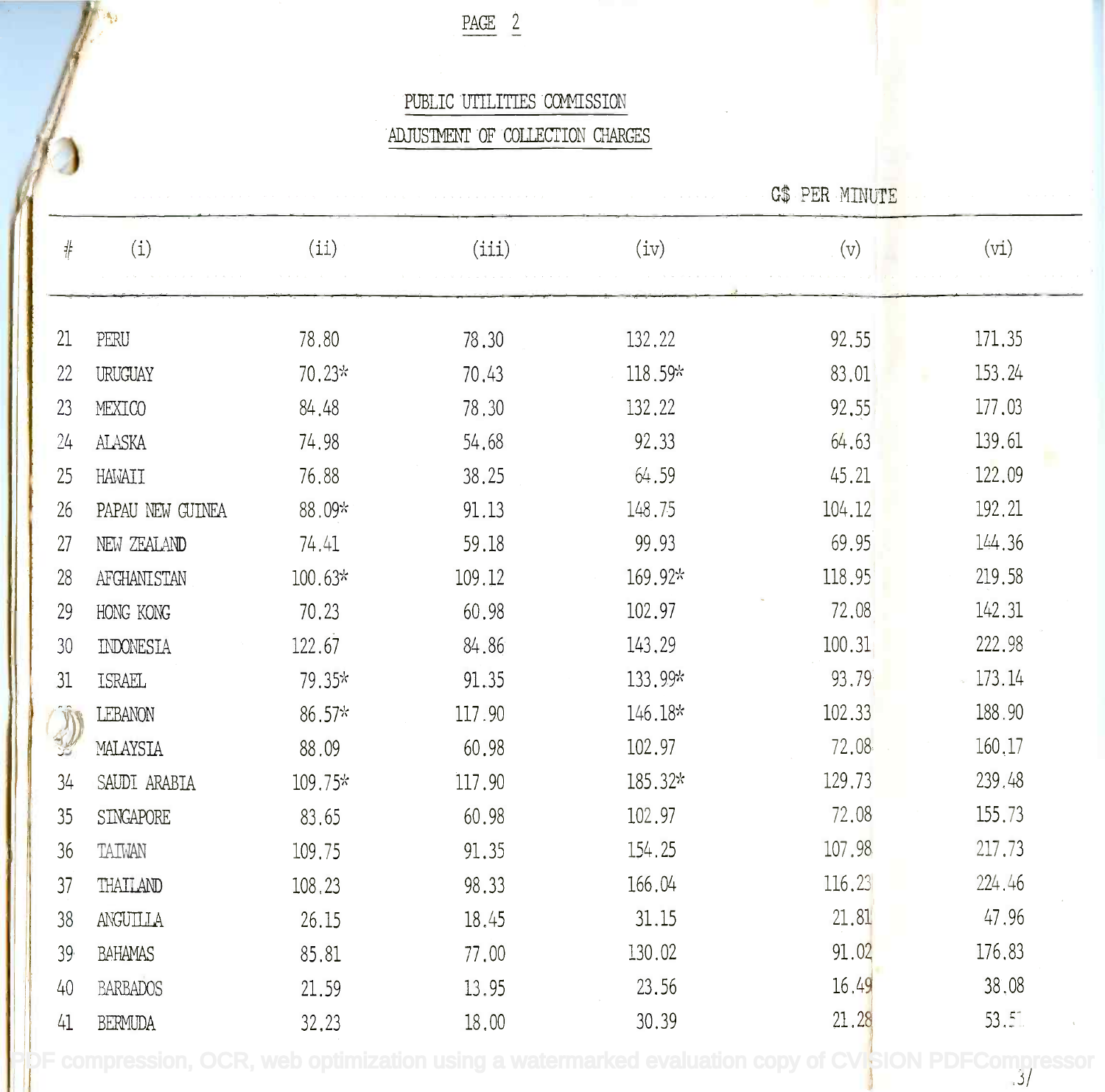# PAGE 3

### PUBLIC UTILITTFS COMMISSION PUBLIC UTILITIES CCMMISSION

#### ADJUSTMENT OF COLLECTION CHARGES

G\$ PER MINUTE

.4/

| #  | (i)                 | (ii)   | (iii)  | (iv)    | (v)    | (vi)   |
|----|---------------------|--------|--------|---------|--------|--------|
|    |                     |        |        |         |        |        |
| 42 | <b>BELIZE</b>       | 75.93* | 76.50  | 128.22* | 89.75  | 165.68 |
| 43 | CAYMAN ISLANDS      | 28.62  | 17.44  | 29.45   | 20.61  | 49.23  |
| 44 | <b>CUBA</b>         | 80.11* | 88.20  | 135.27* | 94.69  | 174,80 |
| 45 | COSTA RICA          | 56.93  | 56.70  | 95.74   | 67.02  | 123.95 |
| 46 | EL SALVADOR         | 85.43  | 45.45  | 76.75   | 53.72  | 139.15 |
| 47 | <b>GRENADA</b>      | 26.15  | 18.45  | 31.15   | 21.81  | 47.96  |
| 48 | <b>GUATEMALA</b>    | 85.43* | 108,00 | 144.26* | 100.98 | 186.41 |
| 49 | HAITI               | 76.88* | 78.30  | 129.82* | 90.87  | 167.75 |
| 50 | <b>HONDURAS</b>     | 84.48* | 87.75  | 142.65* | 99.86  | 184.34 |
| 51 | <b>JAMAICA</b>      | 32.23  | 29.25  | 49.39   | 34.57  | 66.80  |
| 52 | MONSTERRAT          | 32.23  | 18.45  | 31.15   | 21.81  | 54,04  |
| 53 | NETHERLANDS         | 97.97  | 84.15  | 142.10  | 99.47  | 197.44 |
| 54 | NICARAGUA           | 65.48* | 67.95  | 110.57* | 77.40  | 142.88 |
| 小  | PANAMA              | 97.97  | 79.20  | 133.74  | 93.62  | 191.59 |
| 50 | PUERTO RICO         | 76.80  | 38.25  | 64.59   | 45.21  | 122,01 |
| 57 | ST. KITTS           | 26.15  | 18.45  | 31.15   | 21.81  | 47,96  |
| 58 | ST. LUCIA           | 26.15  | 18.45  | 31.15   | 21.81  | 47.96  |
| 59 | ST. VINCENT         | 26.15  | 18.45  | 31.15   | 21.81  | 47.96  |
| 60 | TRINIDAD            | 21.59  | 13.95  | 23.56   | 16.49  | 38,08  |
| 61 | NETHERLAND ANTILLES | 94.17  | 42.19  | 71.24   | 49.87  | 144.04 |
| 62 | ARGENTINA           | 86.19  | 76.50  | 129.18  | 90.42  | 176.61 |
| 63 | <b>AUSTRALIA</b>    | 90.37  | 47.48  | 80.17   | 56.12  | 146.49 |
| 64 | <b>BRAZIL</b>       | 64.53  | 62.34  | 105.27  | 73.69  | 138.2  |
|    |                     |        |        |         |        |        |

.4/ **[PDF compression, OCR, web optimization using a watermarked evaluation copy of CVISION PDFCompressor](http://www.cvisiontech.com)**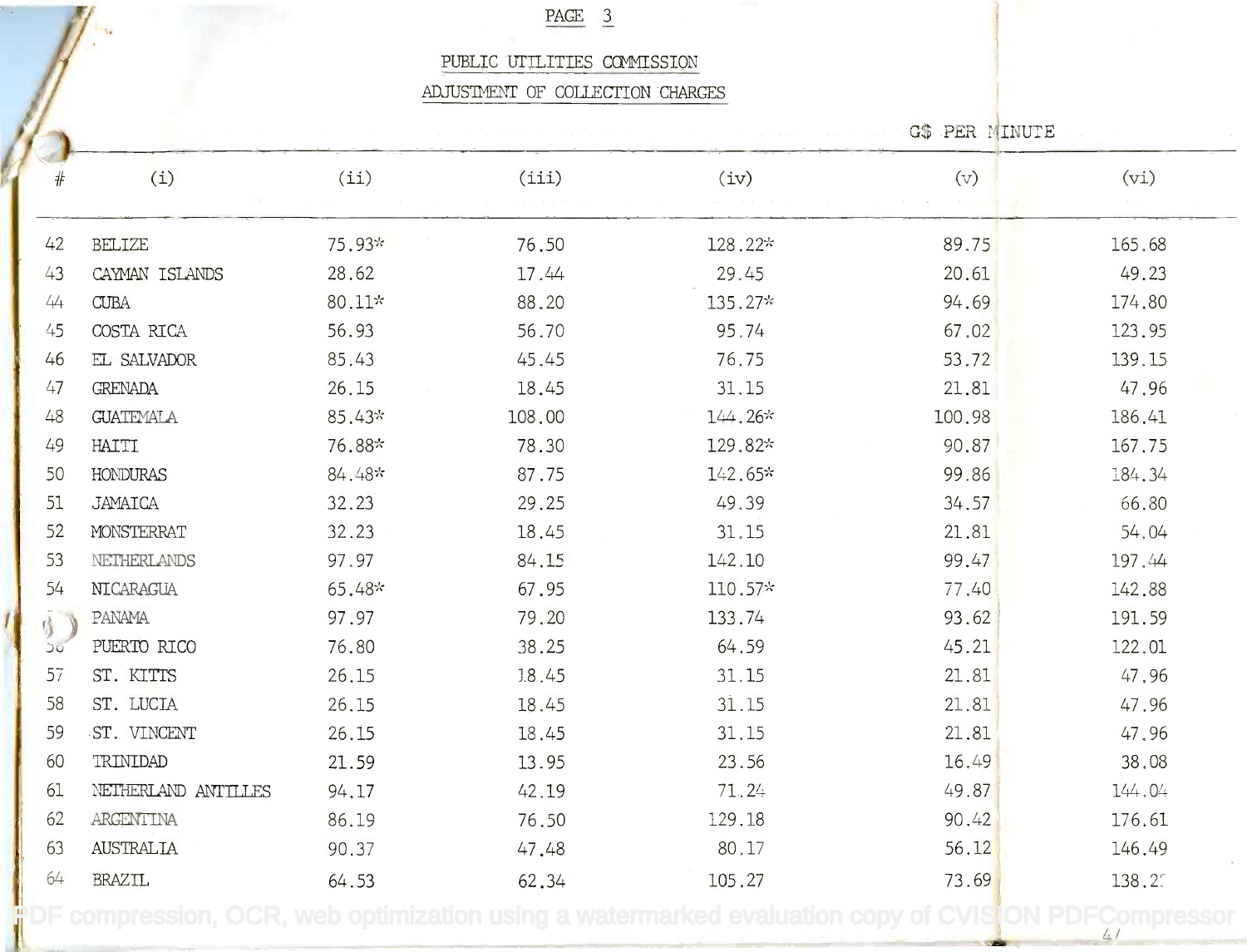### PAGE 4  $\frac{\text{PAGE}}{\text{PAGE}}$   $\frac{4}{5}$

### PUBLIC UTILIILES COWISSION PUBLIC UTILITIES COMMISSION

### ADJUSTMENT OF COLLECTION CHARGES

|    |                |          |       |           | G\$ PER MINUTE |        |
|----|----------------|----------|-------|-----------|----------------|--------|
| #  | (i)            | (i)      | (iii) | (iv)      | (v)            | (vi)   |
| 65 | <b>INDIA</b>   | 88.26    | 60.98 | 102.97    | 72.08          | 160.34 |
| 66 | <b>JAPAN</b>   | 96.83*   | 98.33 | 163.51*   | 114.45         | 211.28 |
| 67 | PAKISTAN       | 85.43*   | 91.35 | 144.26*   | 100.98         | 186.41 |
| 68 | USSR/RUSSIA    | $71.18*$ | 74.43 | 120.19*   | 84.14          | 155.32 |
| 69 | <b>SURINAM</b> | 31.85*   | 32.90 | 53.78*    | 37.65          | 69.50  |
| 70 | VENEZUELA      | 75.93    | 64.58 | 109,05    | 76.33          | 152.26 |
| 71 | ALGERIA        | 97.97    | 91.35 | 154.25    | 107.98         | 205.95 |
| 72 | BELGIUM        | 87.71    | 79.65 | 134.50    | 94.15          | 181.86 |
| 73 | CZECHOSLOVAKIA | 97.97    | 73.80 | 124.62    | 87.23.         | 185.20 |
| 74 | <b>DENMARK</b> | 82.77*   | 85.50 | 139.77*   | 97.84          | 180.61 |
| 75 | FRANCE         | 70.61*   | 73.80 | 119.23*   | 83.46          | 154.07 |
| 76 | <b>GREECE</b>  | $87.33*$ | 91.35 | $147.47*$ | 103.23         | 190.56 |
|    | <b>IRELAND</b> | 75.93*   | 79.65 | 128.22*   | 89.75          | 165.68 |
|    | <b>ITALY</b>   | 86.57*   | 91.35 | 146.18*   | 102.33         | 188.90 |
| 79 | PORTUGAL       | 84.33*   | 91.35 | $142.40*$ | 99.68          | 184.01 |
| 80 | <b>SPAIN</b>   | 86.54*   | 91.35 | $146.13*$ | 102.29         | 188.83 |
| 81 | SWITZERLAND    | 86.54    | 75.82 | 128.03    | 89.62          | 176.16 |
| 82 | TURKEY         | 85.43    | 73.58 | 124.25    | 86.97          | 172.40 |
| 83 | <b>GERMANY</b> | 77.83    | 70.88 | 119.69    | 83.78          | 161.61 |

[PDF compression, OCR, web optimization using a watermarked evaluation copy of CVISION PDFCompressor](http://www.cvisiontech.com)